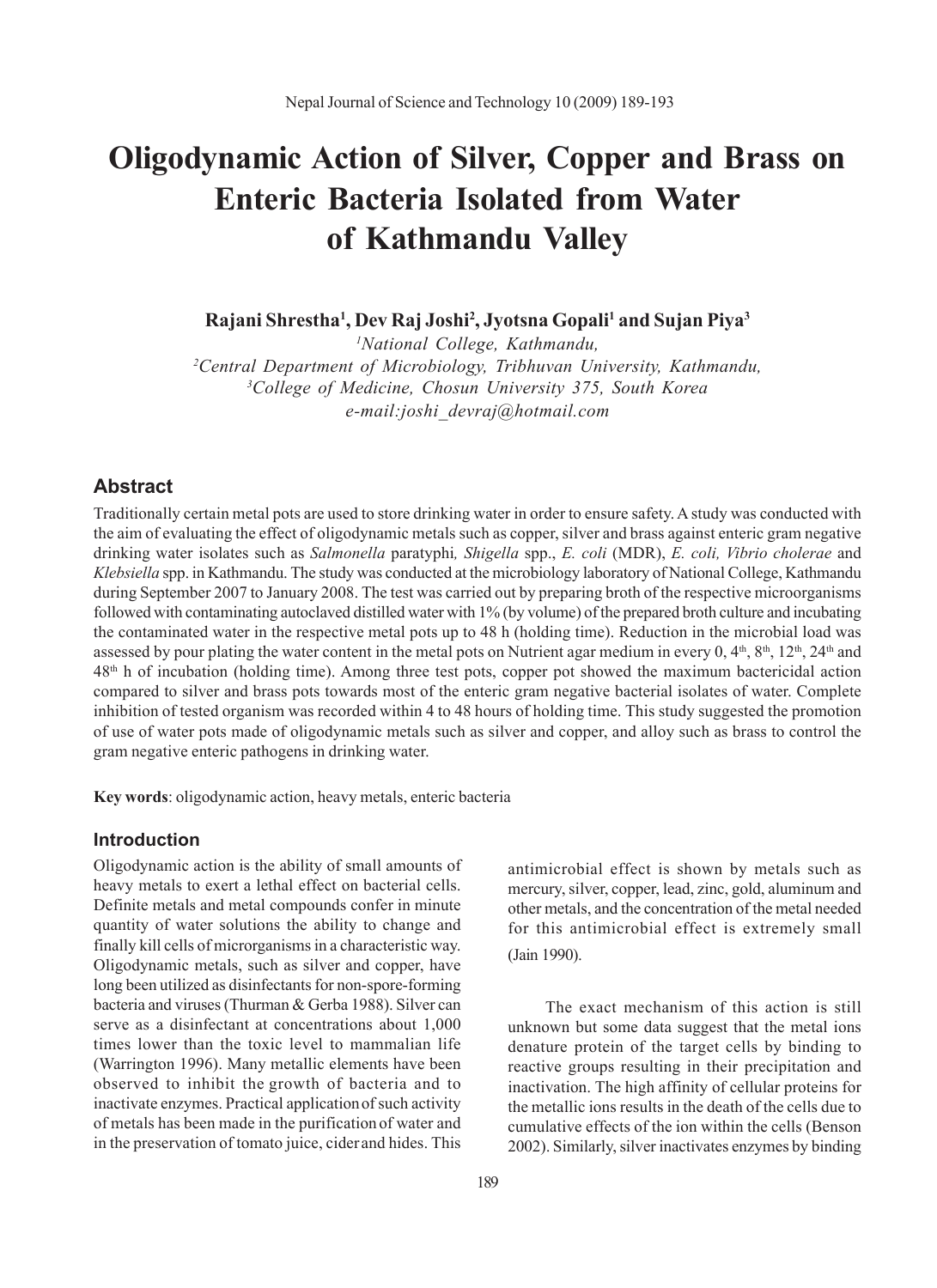with sulfhydryl groups to form silver sulfides or sulfhydryl-binding propensity of silver ion disrupts cell membranes, disables proteins and inhibits enzyme activities (Thurman & Gerba 1988; Semikina & Skulacher 1990). The study also suggest that positively charged copper ion distorts the cell wall by bonding to negatively charged groups and allowing the silver ion into the cell (Hambidge 2001). Silver ions bind to DNA, RNA, enzymes and cellular proteins causing cell damage and death (Hambidge 2001). Both gram positive and negative bacteria are affected by the oligodyanmic action of heavy metals. However, there are several bacterial strains that contain genetic determinants of resistance to heavy metal (Bopp *et al.* 1983). These determinants for resistance are often found in plasmids and trasposons (Summers 1985).

In the present study, we demonstrated oligodynamic action of some heavy metals and alloy against gram negative enteric pathogens isolated from drinking water in relation to holding time in water. Thus the study explores further use of oligodymic metal pots for decontamination of drinking water.

#### **Materials and Methods**

The study was conducted at National College, Kathmandu during September 2007 to January 2008.

## **Test organisms**

Gram negative enteric pathogens such as *Escherichia coli,* multi drug resistant *E. coli*, *Salmonella* paratyphi*, Shigella* spp*, Vibrio cholerae* and *Klebsiella* spp. were isolated from different drinking water sources in Kathmandu valley by culture based microbiological techniques (Benson 2002).

## **Preparation of inoculums**

Pure colonies of test organisms were transferred to 5 ml nutrient broth and incubated at 37 ºC for 4 h until the turbidity of the prepared inoculums was matched with McFarland tube number 0.5 (Prepared by adding 0.6 ml of 1% w/v barium chloride solution to 99.4 ml of 1% v/v solution of sulphuric acid).

## **Oligodynamic metal pots**

Household metal pots of silver, copper and brass were selected for the study. Three metal pots of silver, copper and brass were selected and sterilized by rinsing with alcohol for 10-15 minutes and then dried in oven.

## **Oligodynamic activity of metals**

The metal pots were then filled with appropriate volume of autoclaved distilled water. The water in all three metal pots was then contaminated with broth culture prepared from the water isolate (1% broth culture of the total volume of water content in the pot). The contaminated water samples from the pots was then pour plated at the interval of  $0$ ,  $4<sup>th</sup>$ ,  $8<sup>th</sup>$ ,  $12<sup>th</sup>$ ,  $18<sup>th</sup>$ ,  $24<sup>th</sup>$  and  $48<sup>th</sup>$  h of incubation (holding time). The total numbers of the bacterial colonies were counted and the reduction of the bacterial density in water sample with increasing holding time interval in the metal pots was recorded.

#### **Results**

The oligodynamic action of all test heavy metals was exhibited within 48 h holding time. All tested gram negative enteric pathogens isolated from drinking water sources were inhibited in water within maximum holding time. However, effectiveness of metals and susceptibility shown by individual bacteria were different in each case.

Copper pot showed the total reduction in microbial load of *Salmonella* paratyphi after 4 h of holding time while 100% load reduction was obtained after 8 and 24 h holding time with silver and brass pots respectively









**Fig. 2.** Oligodynamic action shown by *Shigella* spp.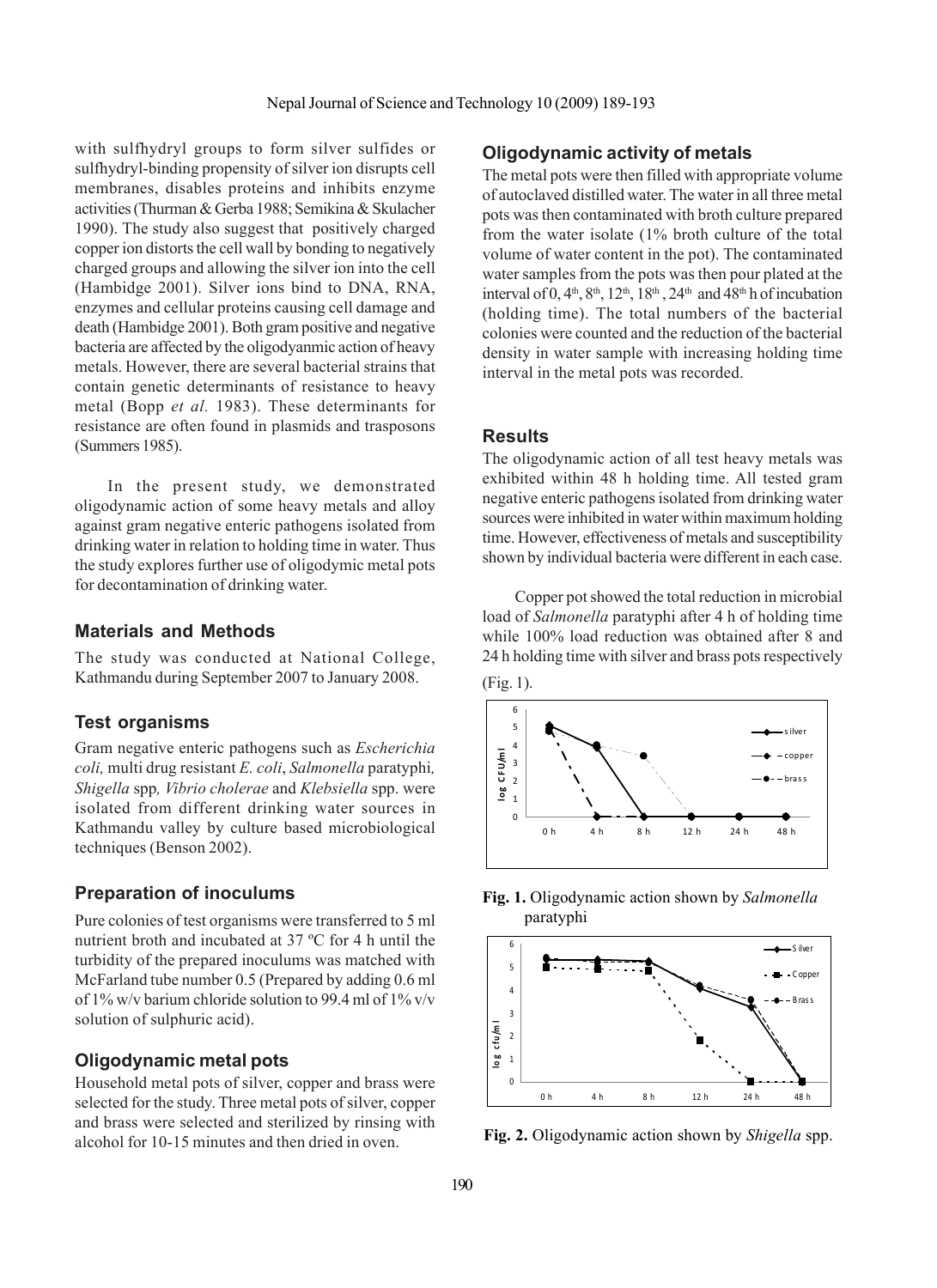Comparatively, the density of *Shigella* spp. was lately reduced. The total reduction in the bacterial load was achieved after  $24<sup>th</sup>$ ,  $48<sup>th</sup>$  and  $24<sup>th</sup>$  h of holding time with silver, copper and brass pots respectively (Fig. 2).



**Fig. 3.** Oligodynamic action shown by *E. coli*

*Escherichia coli* population was found more susceptible to oligodyanamic metals. The load of *E. coli* was reduced completely with 4 h of holding time with copper and brass pots but total reduction in the microbial load was achieved only after 24 h holding time with silver pot (Fig. 3).



**Fig. 4.** Oligodynamic action shown by multidrug resistant *E. coli*

Multidrug resistant *E. coli* isolated from water was inhibited lately in terms of holding time in metal pots. The bacterial load was reduced totally after 24 h of holding time with silver and brass pots while this was achieved only after 48 h of holding time with copper pot (Fig. 4).

## **Discussion**

Traditionally it has been believed that drinking water stored in certain metal pots is comparatively less contaminated with microorganisms indicating the potential role of the pot material in decreasing bacterial density. In this study, the oligodynamic metals (silver, copper and brass) were evaluated for their effectiveness to control bacterial contamination in water for 48 h against the gram negative enteric water isolates: *Salmonella* Paratyphi, *Shigella* spp., *E. coli,* multi-drug resistant *E. coli, Vibrio cholerae* and *Klebsiella oxytoca*.

Shahi *et al.* (1996) tested five types of traditional pots for the bactericidal action against *E. coli* (ATCC 25922). Copper, silver and brass pots were found to be very effective against the *E. coli* culture while steel and aluminium pots were found less effective toward the *E. coli* isolates. In our study, copper was found more effective against the *E*. *coli* compared to silver and brass. This might be due to the impure nature of the silver that was used in making the pot used in this study thereby arose the question in the purity of silver that was used in making the pot found in the market currently or might be due to the fact that the isolate was really less effective towards the silver. So, to enhance the oligodynamic effect, copper and other oligodynamic metal, can be combined with silver resulting in a synergistic disinfection effect on bacterial cells so that the positively charged copper ion distorts the cell wall of microorganisms by binding to negatively charged groups and allowing the Silver ion into the cell (Hambidge 2001).

In this study, interestingly the multidrug resistant *E. coli* was found to be inhibited by metals only in extended time period. Naturally occurring copperresistant microorganisms are common in the environment (Jain 1990). There are various factors on which the metal tolerance or resistance in the microbes depend. The most common resistance on metal and antibiotics is the result of bio-essentiality or abuse of the metal and/or antibiotics (Hideomi *et al.* 1977). Tolerance and resistance of bacteria has also been shown to increase proportionally along industrial contamination gradients (Osborn *et al.* 1997 & Roane *et al.* 1996). The genetic factor is another important factor that produces the metal resistance. Many research and studies done previously by different persons and agencies have reported the co-existence of the metal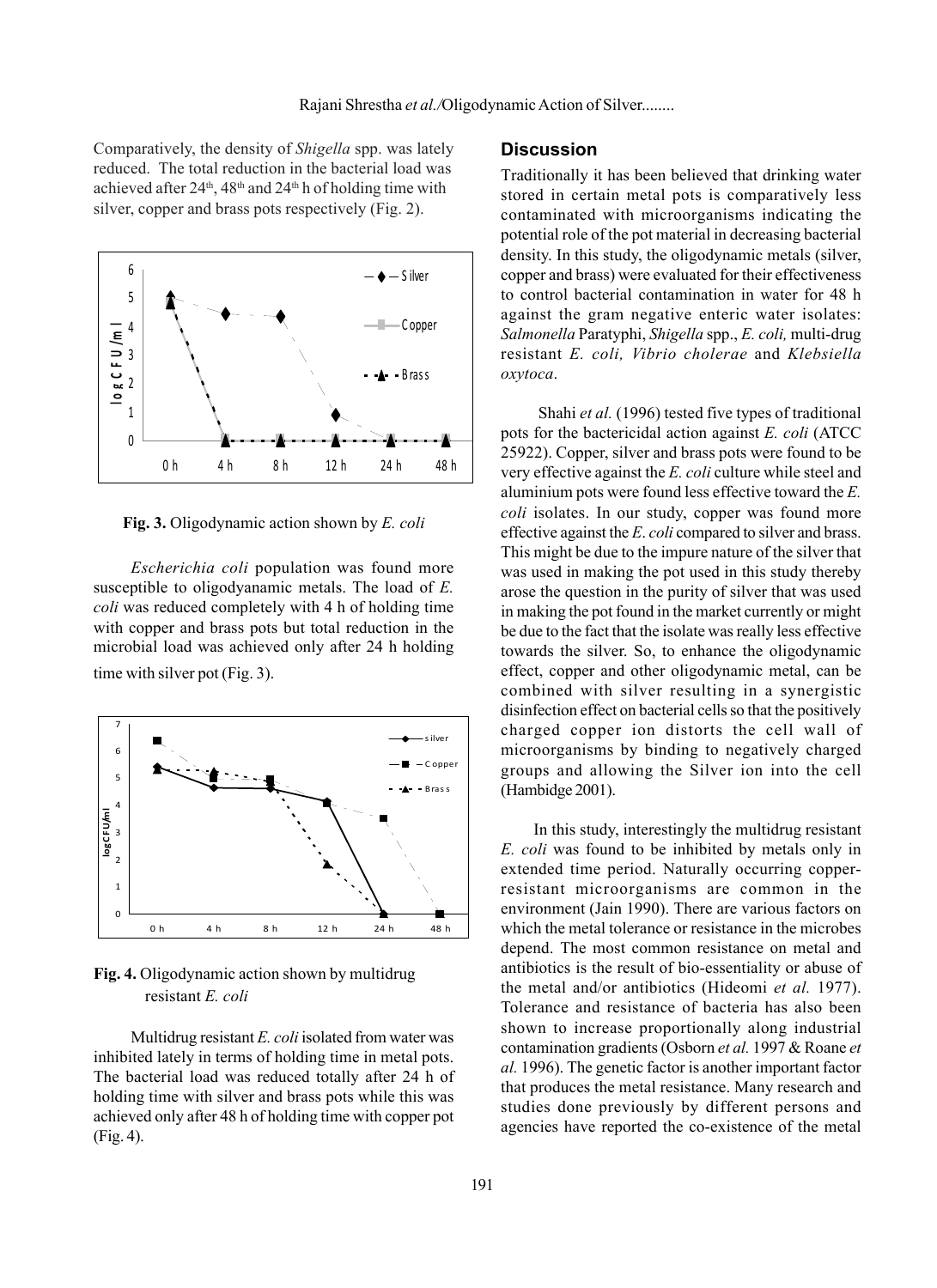and antibiotics resistance. Genes that code for antibiotic resistance traits and genes that code for metal resistance are often carried on the same plasmids or mobile genetic elements (Yurieva *et al.* 1997). Similar bacterial resistance to multiple heavy metals was reported from Providence River and the Narragansett Bay (Traxler & Wood 1980). This transfer of virulence, conjugative, and antibiotic and metal resistance phenotypes may result in the increased dissemination of antibiotic and metal resistance determinants to bacteria in the environment.

The next probable reason for the metal resistance of the water isolate may be due to the pre-exposure of metal through various industrial contaminations because the residual effects of most of these heavy metals on aquatic biota are long lasting, as they can be non-available due to complex formation with organic matter. Thus they are not easily eliminated from these ecosystems (Forstner & Wittmann 1979). Similarly bacteria are a potentially important source of metal accumulation in filter-feeding mollusk like limpets as ingestion of bacteria contributed for the metal accumulation (Qiu *et al.* 2001) and this result suggests that water of Kathmandu valley is contaminated by the heavy metals.

This study also explores the possibilities of using these metal products or their salts as disinfectants. The particular characteristics of electrochemical silver, such as the mode of action, effectiveness at low concentrations, and stability, indicate that silver could be used effectively in preservatives (Simonetti *et al.* 1992). Furthermore, the inhibitory and bactericidal concentrations of electrically generated silver ions are 10 to 100 times lower than for silver sulfadiazine. Effects of silver ions on normal mammalian cells are minimal (Berger *et al.* 1976).

Conclusively, all tested metals, copper, silver and brass showed the oligodynamic action towards the enteric bacteria isolated from drinking water of Kathmandu valley but among these three metals, copper proved to be the best oligodynamic metal against most of the water isolates. Therefore, copper can be used in filters and is the right choice for storing water which and less expansive as compared to silver.

# **Acknowledgement**

The authors are thankful to National College, Kathmandu for providing laboratory facilities and also partial financial support.

# **References**

- Benson, H.J. 2002. Microbiological applications: Laboratory manual in general microbiology.Eighth Edition. McGraw Hill: New York.
- Berger, T.J., J.A. Spadaro, S.E. Chapin and R.O. Becker. 1976. Electrically generated silver ions: Quantitative effects on bacterial and mammalian cells. *Antimicrobial Agents and Chemotherapy* **9**(2):357-8.
- Bopp, L.H., A.M. Chaktrabarty and H.L. Ehrlich. 1983. Chromate resistance plasmid in *Pseudomonas flourescens. Journal of Bacteriology* **173:** 3149- 3158.
- Forstner, U. and G.T.W. Wittmann. 1979. *Metal pollution in the aquatic environment*. Springer Verlag, New York.
- Hambidge, A. 2001. Reviewing efficacy of alternative water treatment techniques. *Health Estate* **55:** 23–25.
- Hideomi, N., T. Ishikawa, S. Yasunaga, I. Kondo and S. Mitsuhasi. 1977. Frequency of heavy metal resistance in bacteria from inpatients in Japan. *Nature* **266:** 165-16.
- Jain, R.K. 1990.Copper-resistant microorganisms and their role in the environment. *World Journal of Microbiology and Biotechnology* **6**(4):356-365: 356-365.
- Osborn, A.M., K.D. Bruce, P. Strike and D.A. Ritchie. 1997. Distribution, diversity and evolution of the bacterial mercury resistance (mer) operon. *FEMS Microbiology Review* **19**: 239–262.
- Qiu, J.W., P.Y. Qian and W.X. Wang. 2001. Contribution of dietary bacteria to metal accumulation in the Slipper Limpet. *Aquatic Microbial Ecology* **25:** 151-161.
- Roane, T.M. and S.T. Kellogg. 1996. Characterization of bacterial communities in heavy metal contaminated soils. *Canadian Journal of Microbiology* **42:** 593–603.
- Semikina, A. L. and V. P. Skulacher. 1990. Submicromolar Ag+ increases passive  $Na<sup>+</sup>$  permeability and inhibits the respiration supported formation of Na+ gradient in Bacillus FTU vesicles. *FEBS* **269**  $(1):69-72.$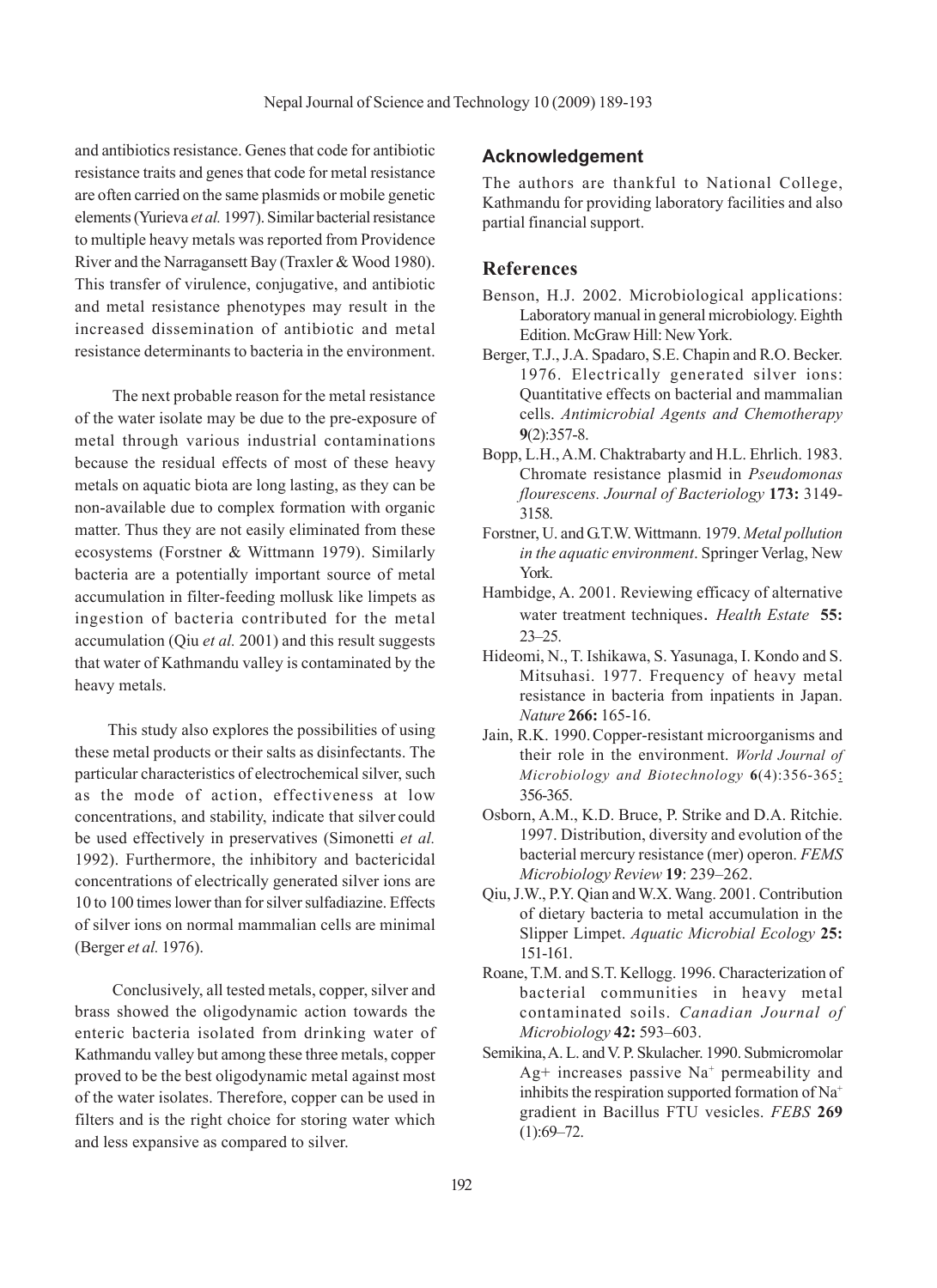- Shahi, R., M.P. Baral and T.M. Pradhananga. 1996. Oligodynamic action of traditional Nepalese water pots against *E. coli* (ATCC 25922). Paper presented at the 2nd international seminar on water and environment, Kathmandu, Nepal.
- Simonetti, N., G. Simonetti, F. Bougnol and M. Scalzo. 1992. Electrochemical Ag+ for preservative use. *Applied and Environmental Microbiology* **58** (12):3834-3836.
- Summers, A.O. 1985. bacterial resistance to toxic elements. *Trends Biotechnology* **3:** 122-125.
- Thurman, R.B. and C.P. Gerba. 1988. The molecular mechanisms of copper and silver ion disinfection of bacteria Q2 and viruses. *Crit. Rev. Environ. Cont.* **18:** 295–315.
- Traxler R.W., E.M. Wood. 1980. Multiple metal tolerance of bacterial isolates. In: *Developments in industrial microbiology.* Vol. 22. (Eds. L.A. Underkofler & M.L. Wulf), Flagstaff, AZ (USA). pp 521–528.
- Warrington, P.D. 1996. *Application of criteria for aquatic life*. Water Quality Branch, British Columbia Ministry of Environment, Lands and Parks, Environmental Protection Department. Retrived from http://wlapwww.gov.bc.ca/wat/wq/ BCguidelines/ silver/bcsilver-04.htm.
- Yurieva, O., G. Kholodii, L. Minakhin, Z. Gorlenko, E. Kalyaeva, S. Mindlin, and V. Nikiforov. 1997. Intercontinental spread of promiscuous mercury resistance trasposons in environmental bacteria.

*Molecular Microbiology* **24:** 321–329.